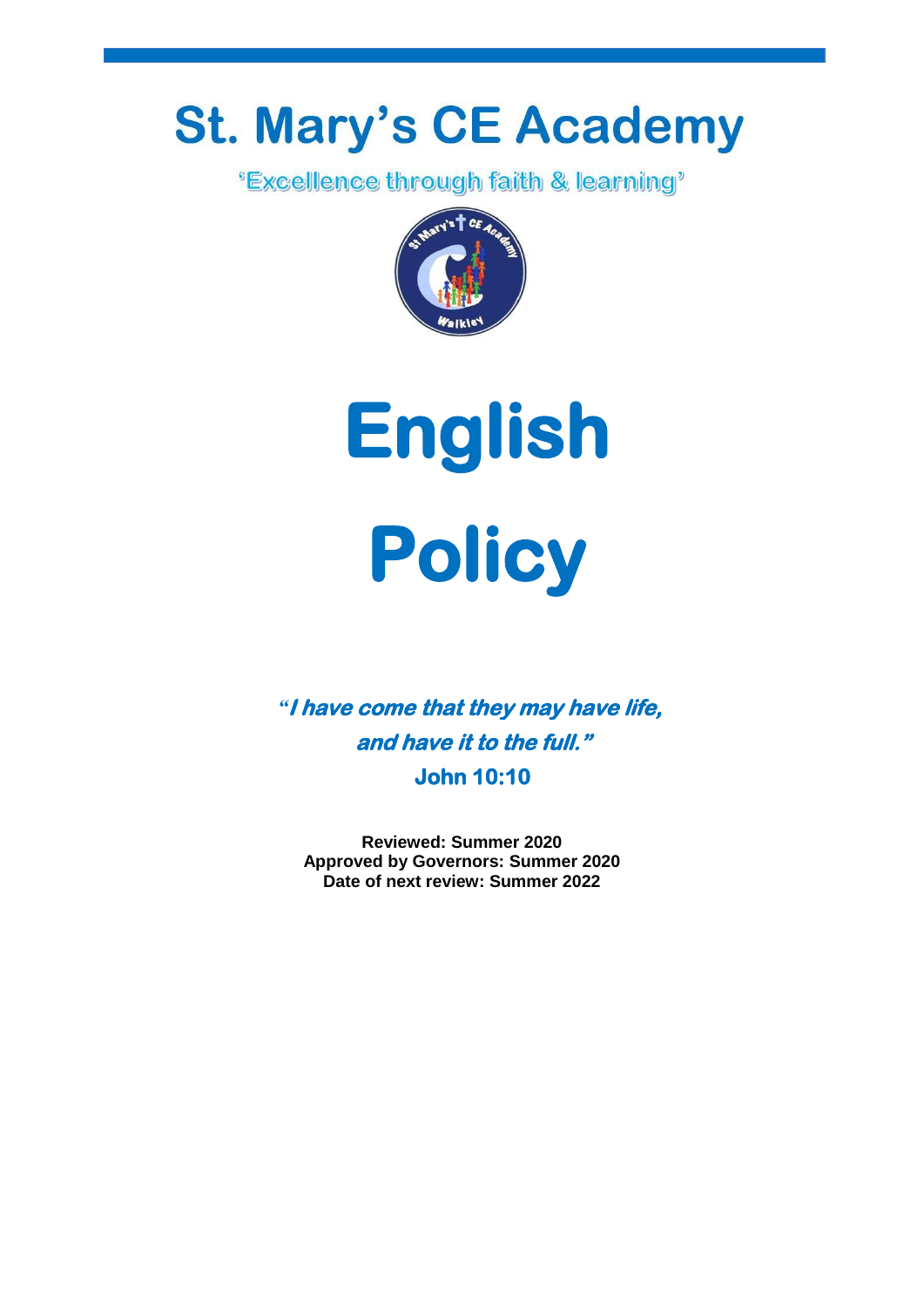# **English Policy**

#### **1. INTENT**

#### **Our School Vision & Vision for English**

At St Mary's Church of England Academy, we aim to provide a caring environment where every child can thrive and is supported to achieve their unique & amazing potential as a child of God. Our high standards of teaching and personalised learning are set within a broad, balanced and creative curriculum – a curriculum which is intended to prepare our learners to make a positive contribution towards society and enjoy future success. We recognise that it is vital that children leave St Mary's with a good or better understanding of English to equip them for Secondary education and beyond. We feel it is important to:

- Develop a love for the English language in its written and spoken forms.
- Encourage children to develop skills to communicate effectively in speech and writing, to listen with understanding and to be responsive, enthusiastic and knowledgeable readers.
- Recognise English as a core subject in the National Curriculum and as a prerequisite for educational and social progress empowering children to communicate effectively, creatively and imaginatively.
- Provide an environment for language development that is stimulating and is characterised by high expectations of success so that the fullest potential of each individual may be achieved.

#### **2. Implementation**

**Our Aims for English** - At St Mary's we strive to provide children with access to an integral programme of speaking and listening, reading and writing to foster a love of language, a curiosity about how language works and to strive for excellence in all areas.

We aim:

- To deliver the statutory National Curriculum's requirements in a fun and engaging way which engages all children from whatever background and of whatever ability:
- To provide children with the necessary skills to become competent, creative and efficient users of the English Language to prepare them for secondary school and to enable them to become successful in their later lives;
- To provide children with successful role models to increase aspiration;
- To provide children with meaningful, engaging contexts for reading and writing;
- To link children's development and application of skills, in English, to every subject of our curriculum so that their reading, writing, speaking and listening enable them to communicate and express themselves in all areas of their learning at school.

#### **Spoken Language**

In English lessons, and across the curriculum, we:

- expose children to rich and quality language experiences so that pupils develop their vocabulary and grammar;
- explicitly teach tier 1 vocabulary to pupils who are New to English;
- explicitly teach tier 3 vocabulary to pupils where appropriate;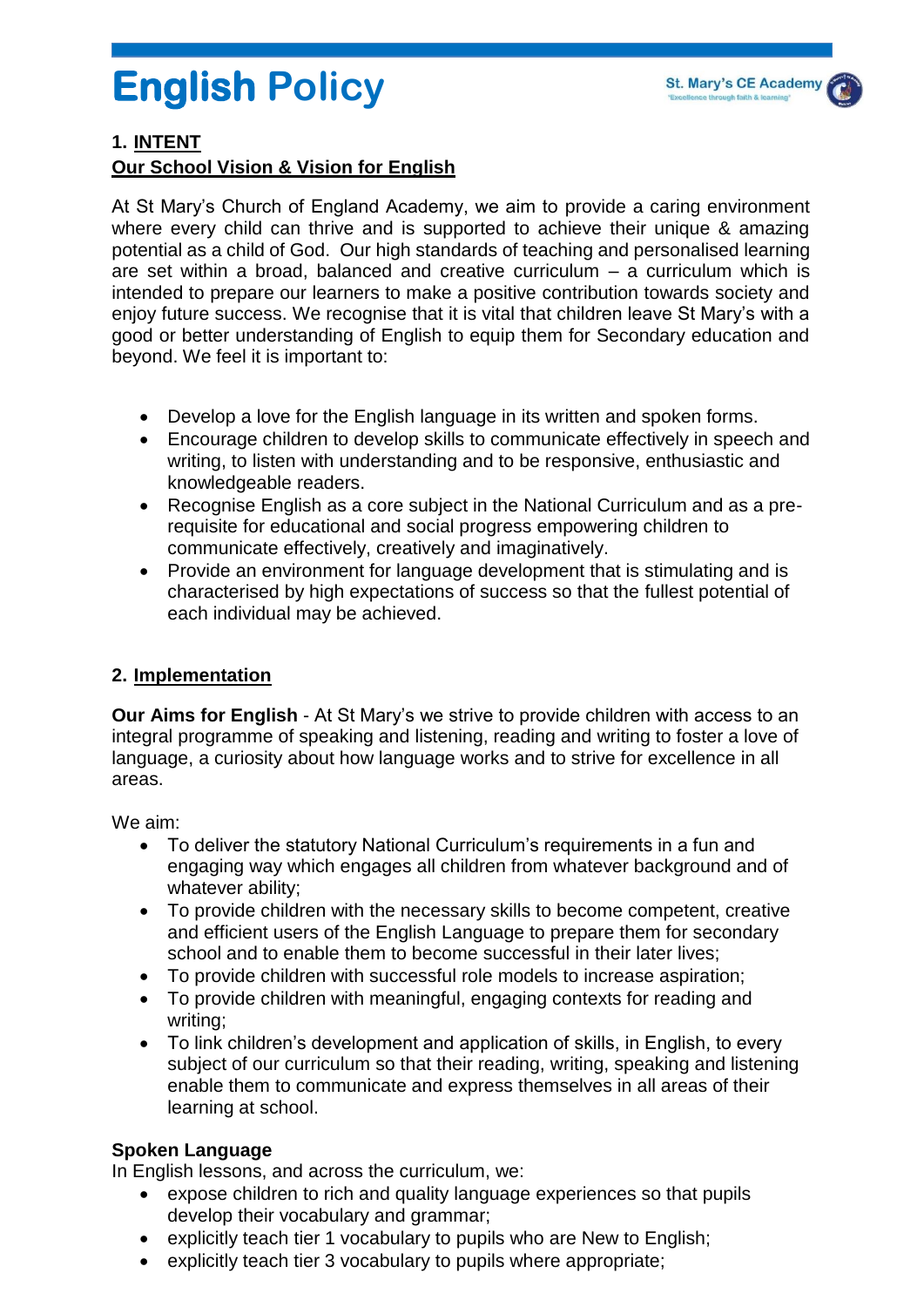- plan specific Speaking and Listening activities to support pupils with English as an Addition Language;
- use discussion in order to learn; giving opportunities for children to elaborate and explain clearly their understanding and ideas;
- plan opportunities for children to make presentations and participate in debate;
- engage children through participation and responding to drama and performances.

#### **Reading**

Children learn to read in ability groups across Foundation Stage and Key Stage One by following a programme of synthetic phonics and reading fully decodable texts. One they have reached the end of Phase 5, they then read carefully graded books (following national book banding levels), on a 1:1 basis at school and home until they are competent enough to select their own texts from a suggested range. Children from Reception through to Year 6 take part in daily whole class reading) to develop:

- higher order reading skills including deduction and inference through the use of text referral, assessment of authors' intentions, justification of their opinions and judgements in the pursuit of critical awareness;
- reading a range of texts both fiction and non-fiction with confidence, fluency, enjoyment and understanding.

All text that are studied in Whole Class reading sessions come from our Key Text Spine to ensure all texts are high quality, age appropriate, cover a range of genres and contain a range of features.

For more details please see out Reading Policy.

#### **Writing**

Daily English lessons will enable pupils to:

- use talk to develop ideas;
- use grammar and punctuation correctly to attain high levels of English writing;
- understand and use technical vocabulary when discussing their reading and writing;
- understand the sound and spelling system and use this to read and spell accurately - daily phonics lessons in KS1;
- write to a high standard in a variety of styles and forms showing an awareness of audience and purpose;
- write with fluent, legible joined handwriting and take pride in the presentation of all of their work.

#### **Cross-curricular Writing**

 Pupils will be given regular opportunities to use and transfer the skills that they are learning, in order to read and write competently throughout the range of subjects taught in school by using a cross curricular approach where themes are linked.

#### **Phonics**

Daily synthetic phonics teaching in FS1, FS2 and KS1 uses the Letters & Sounds guidance for the order and sequence of teaching by using phases and a review, practice, model, apply approach to individual lessons. Children are grouped based on their ability. Children spend an additional 10 minutes in phonics sessions independently reading a fully decodable book that contains the grapheme taught that session. Children who do not pass the phonics screening test, or who are New to English and join our school after Year 1 are included in interventions in Y2 and KS2, to ensure they can continue to make progress.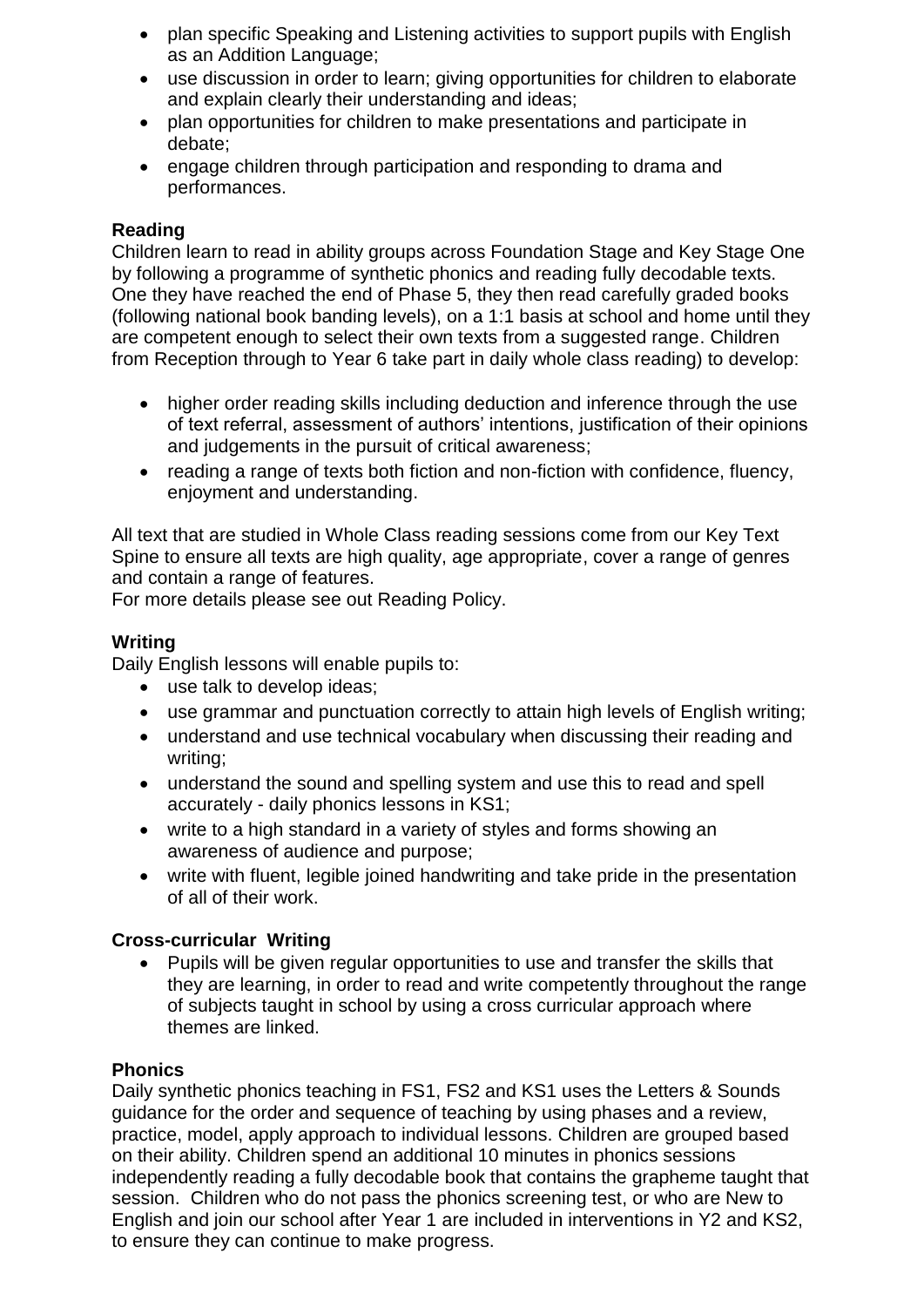For more details, please see our Phonics Policy.

### **We aim for all children by the age of 11 to be able to:**

- Be effective, competent communicators within a range of groups in both formal and informal contexts;
- Develop key skills in all areas of language including speech.
- Listen carefully with good concentration and be able to respond thoughtfully and appropriately;
- Read a range of texts both fiction and non-fiction with confidence, fluency, enjoyment and understanding to enable them to develop preferences and make informed choices.
- Write to a high standard in a variety of styles and forms showing an awareness of audience and purpose;
- Write with fluent, legible joined handwriting and take pride in the presentation of all of their work.

#### **3. Assessment**

In line with the Assessment policy, pupil's reading, writing and SPaG skills are assessed through:

- Ongoing formative assessment within lessons and across units. Children record a smiley, traffic light colour or number from 1-10 to indicate their confidence levels against each lesson's Learning Intention both at the beginning and end of the lesson. Children also give themselves learning scores against targets at the beginning and end of each unit of work in English. Pupils can also track their progress in English by colouring in leaning ladders in reading and writing.
- NTS Assessments papers are used termly to inform judgments made about reading.
- Termly summative assessments, in line with our assessment calendar, which are recorded using Arbour.
- Y2 & Y6 are assessed at the end of the key stage by the national tests.
- FS2 use the "Ages & stages" document working towards the Early Learning Goals.
- Y1 are assessed using the Phonics Screening Check.
- Pupils with English as an Additional Language, who are working towards the expected level are assessed termly using the Bell Foundation framework for speaking, listening, reading and writing.

Progress and attainment is shared with parents and carers in termly progress booklets and our annual report to parents/carers. Strengths and targets are also shared to enable children to be supported at home.

# **4. The role of the subject leader**

The Subject Leader is responsible for improving the standards of teaching and learning in English through:

- Monitoring and evaluating:
	- Pupil achievement and progress
	- Provision of English
	- The quality of the Learning Environment
- Taking the lead in policy development
- Auditing and supporting colleagues in their CPD, and purchasing and organising resources
- Keeping up to date with recent developments
- Holding termly writing moderations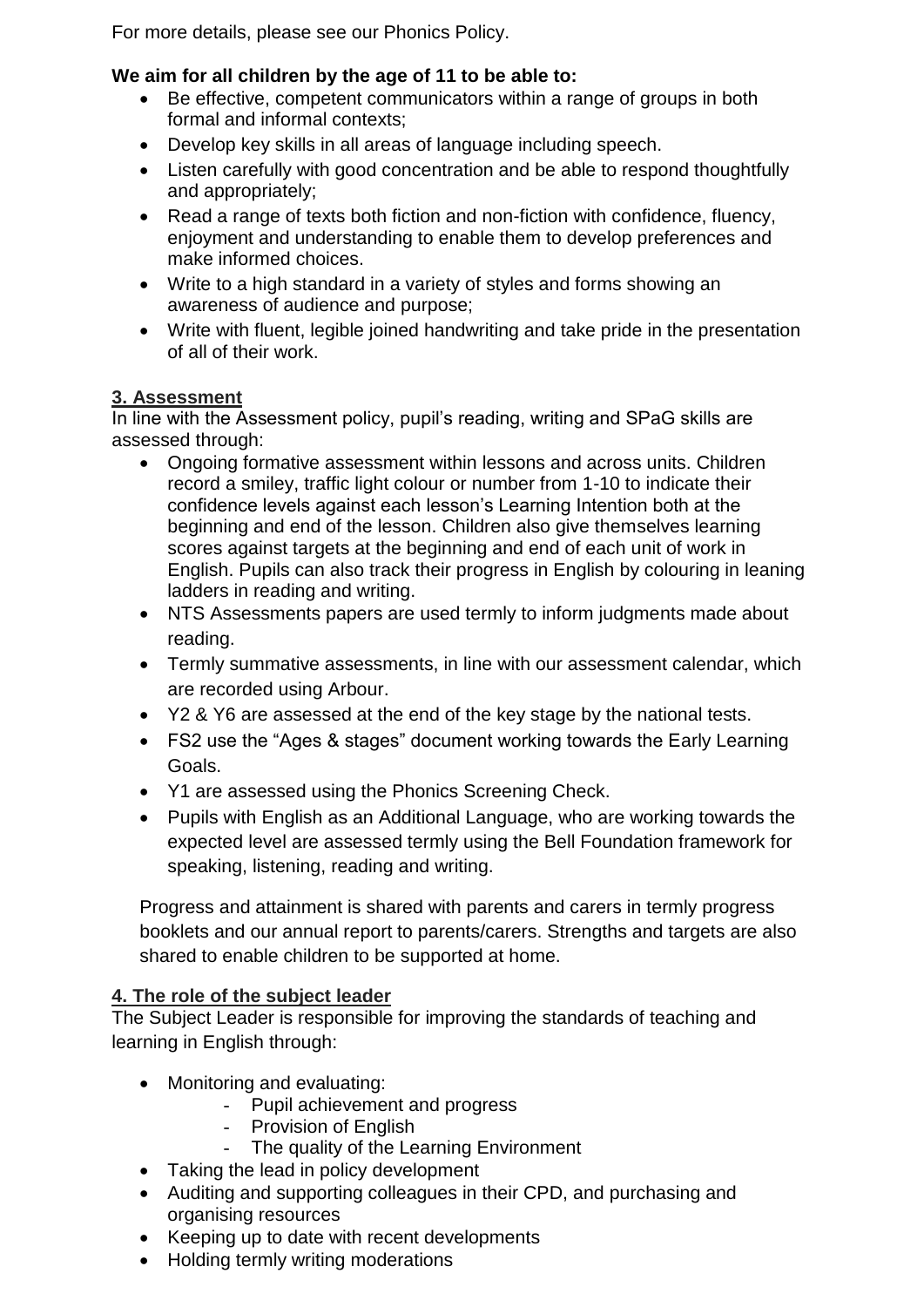# **5. The role of Governors:**

There is a designated English Governor, who works closely with the English Leader to monitor an agreed agenda regarding the children's attainment and achievement in English. Furthermore, all governors are fully involved in the promotion of this policy in school and receive a termly report on pupils' achievement and attainment including in English which informs them of:

- recent development work
- performance analysis in relation to the School Development Plan
- pupil outcomes in relation to development priorities and their impact upon teaching and learning
- future developments in accordance with the School Development Plan

# **6. Marking & Target Setting**

Children are involved in their own target setting and use target assessments, where appropriate, to show their own understanding and confidence levels when revising skills or learning new concepts. This may be done over a week, or a unit of work, depending on the age and ability of the child or class. These are then completed by the teacher using the school marking policy. Feedback marking is utilised to identify next steps. Self and Peer marking is also used to develop children's evaluative skills.

Please see Marking Policy for further information.

# **7. Inclusion**

- We will ensure that all children receive quality English teaching on a daily basis.
- All children are given equal access to the English curriculum. We strive hard to meet the needs of those pupils with special educational needs, those with disabilities, those with special gifts and talents, and those learning English as an additional language, and we take all reasonable steps to achieve this. For further details see separate policy for Special Educational Needs.
- We will strive to provide a range of texts and activities which reflect the diversity of our society.
- Activities and learning targets will be differentiated to take account of individual abilities and learning styles.
- Gifted children will be identified and suitable learning challenges provided.

# **8. Displays**

Writing- Each class has a literacy learning wall which is changed to display the features of the text/genre they are currently studying in literacy lessons. This then gets added to as the unit progresses and a bank of vocabulary from the text is kept on the wall for the duration on the unit.

Reading- Each class has their own class library which children can access at different points in the day. Key reading vocabulary is displayed in all classrooms to ensure consistency.

# **8. Monitor and review**

English teaching and learning is monitored in school by the senior management team, governors, the English subject leader, SENCo and class teachers. Monitoring